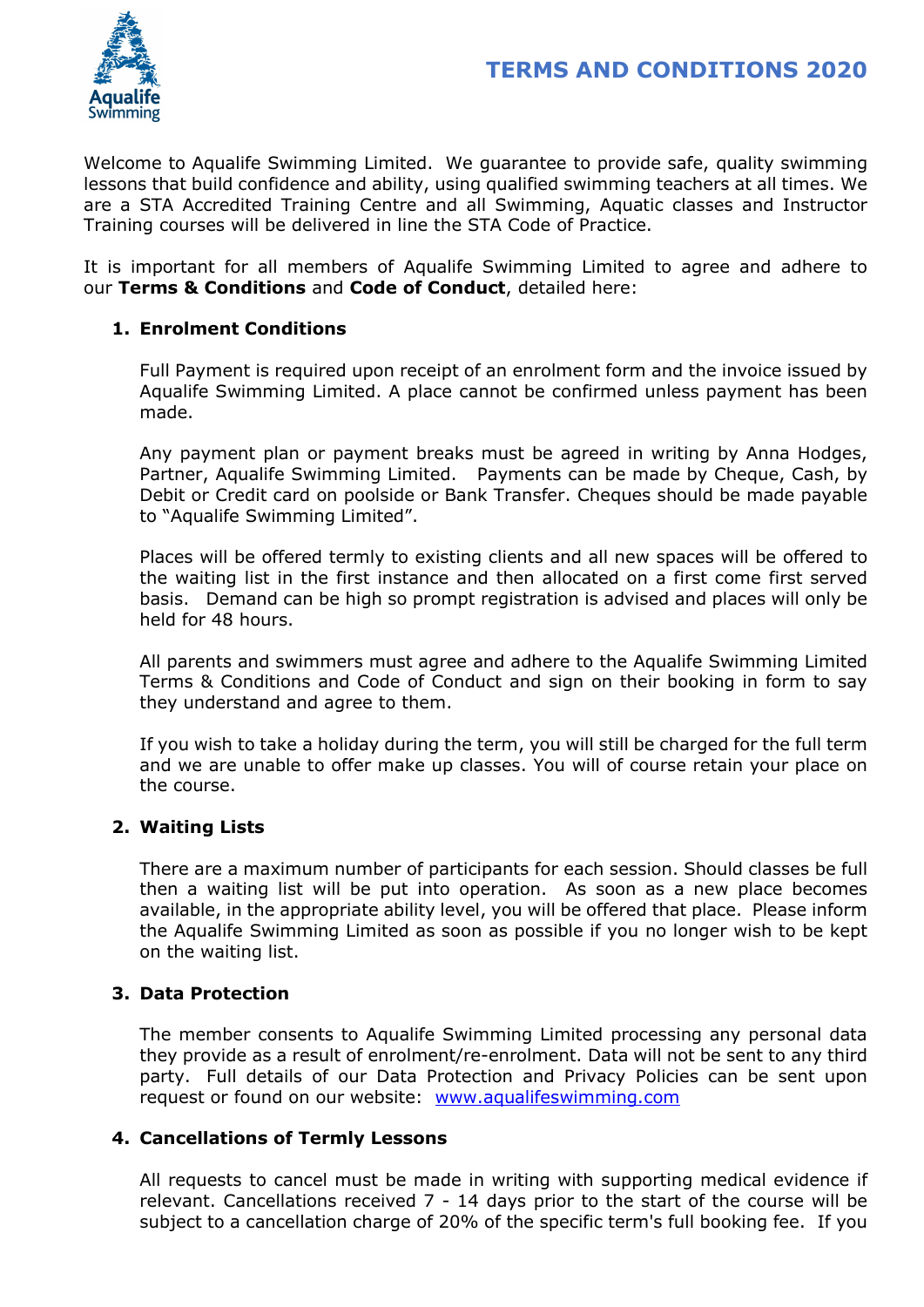

cancel your place within 7 days of the start of term that you have enrolled and paid for, we will refund 50% of the fees. If you cancel your place after the start of the term, then no refund will be given.

Refund/credits are not given if your child refuses to get into the water or you change your mind.

Missed classes cannot be refunded or carried over to following courses.

If you have issues you would like to raise in relation to your child's lessons, please speak to the Pool Co-ordinator or contact the Aqualife Swimming Office straight away (info@aqualifeswimming.com / 07969 164138), as it is more difficult to address these if you leave it until the end of term.

Should a lesson already in progress or about to start and have to be cleared for any reason then Aqualife Swimming Limited is under no obligation to refund the lesson or part thereof.

## 5. Sibling Discounts

The Sibling Discount scheme is outlined in detail on the website: www.aqualifeswimming.com.

The Sibling Discount only applies to lessons with Aqualife Swimming Limited and cannot be extended for any lessons booked within the Aqualife Group of Companies.

## 6. Cancellation Due to Circumstances beyond our Control ("Force Majeure")

There may be circumstances beyond our control and contemplation, in which the pool may not be available for Aqualife Swimming lessons or swim sessions. Examples of these circumstances (but are not limited to) damage to the pool, severe weather conditions including snow and ice, power failures, industrial action, war, political unrest. Such circumstances are referred to as Force Majeure. In such cases no refund will be issued.

In the event that there is a pool closure, our main mode of communication will be email and a text message. We suggest that you check your inbox before the start of any swim session.

## 7. General Cancellation Policy

Aqualife Swimming Limited reserves the right to change or cancel a course at any time. Arrangements will be made to reschedule any cancelled classes by adding in an additional date(s) at the end of term or offering a make up class within the current term schedule at an alternative Aqualife swim session. If Aqualife are unable to provide alternative dates or make up sessions, a credit will be added to your invoice for the following term or a refund for the cancelled session(s) will be issued in accordance to the refund policies set out in Section 6 and 7 of these Terms of Conditions. Circumstances where refunds will be given apply to chemical imbalances; instructor sickness and mechanical and structural issues of the pool only.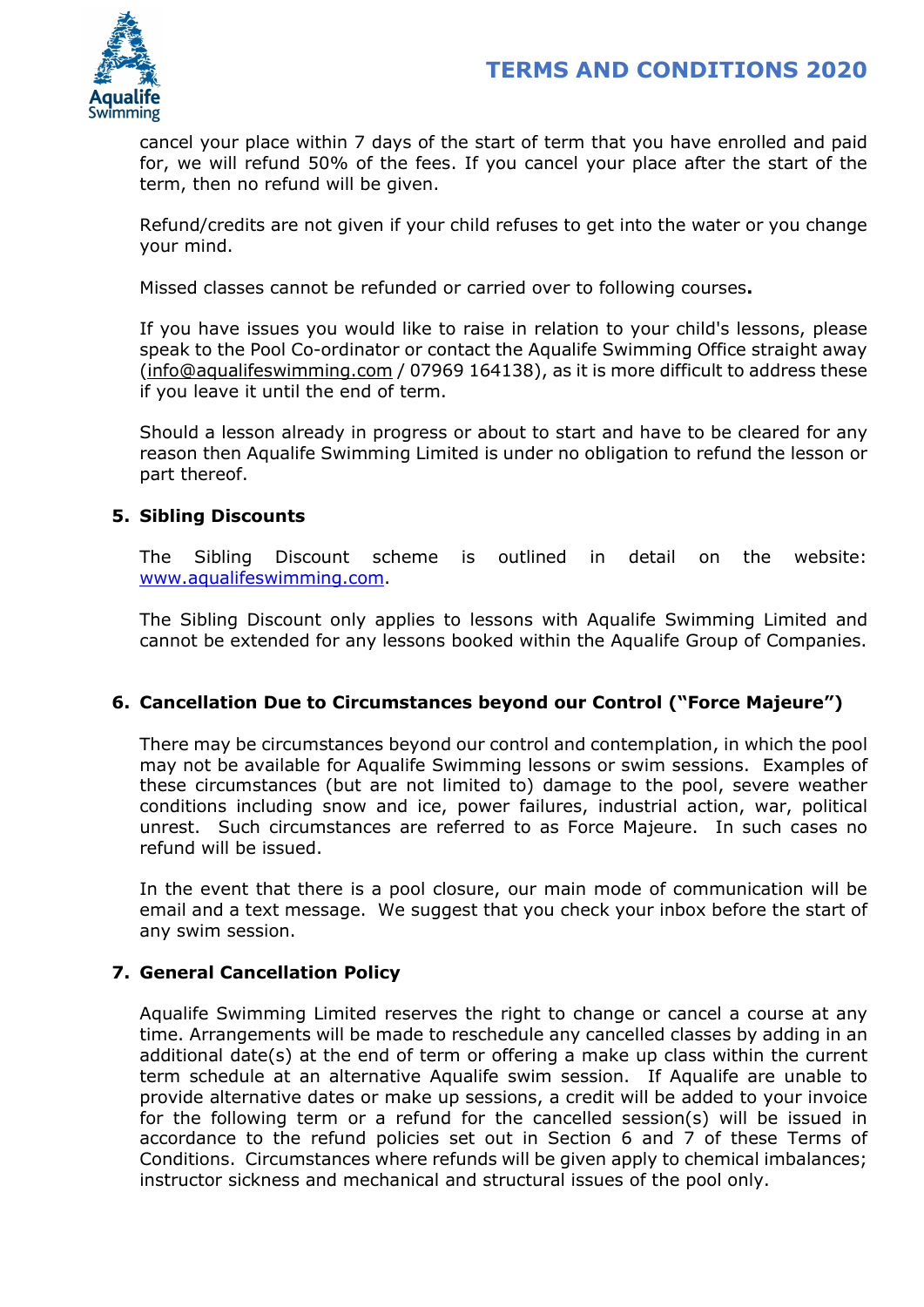

#### 8. Holidays

If you wish to take a holiday during the term, you will still be charged for the full term. You will of course retain your place on the course for that term.

## 9. Medical

When you sign our **terms & conditions**, you take responsibility for the fact that, should you answer 'yes' regarding any medical or special educational needs or conditions you or your child might have, you have consulted with a doctor before starting with us. This responsibility is passed on to any other parent or carer who might bring your child swimming.

Medical conditions along with any Special Educational Needs must be disclosed to Aqualife Swimming Limited regarding the health of you, your child or those who you have placed your child in care with for the purpose of attending swimming sessions. All information received is treated in confidence and with sensitivity.

If your child has a heavy cold, sinusitis, an ear infection or has suffered with sickness or diarrhoea within the past 48 hours we recommend they do not swim. Following on from sickness we request your child be clear of any symptoms for 48 hours prior to attendance at class.

If a swimmer has broken a limb, requires an operation or has been given a medical reason why they cannot attend the remaining lessons, then we will consider transferring the lessons to the next term, or offering extra lessons if we can accommodate this. This is subject to a doctor's note being received. Only the number of weeks remaining from the term will be held and carried over and the weeks cannot be backdated for missed lessons.

## 10. Re-enrolment

Swimmers already having lessons with Aqualife Swimming Limited will have priority on places provided they re-book and pay on time. If we do not receive your payment by the due date, as specified, then your child's place may be allocated to another person. If you have a change request, please inform the Office as soon as possible by email. We will then get back to you with possible spaces once all re-enrolments are in. Re-bookings are scheduled towards the end of the second half of the term. All other places are booked on a first come, first served basis.

Aqualife Swimming Limited will endeavour to be flexible in its allocation of time slots. However, it may not always be possible to book or re-book your child's first choice. The group that the child is placed in will be at the teacher's discretion and all classes are subject to time change, we cannot guarantee that your swim time will remain the same each term.

Payment is due before the start of any lessons. Term dates are detailed on Aqualife Swimming's website, invoice and re-enrolment emails and newsletters.

## 11. Teaching Practices / Working in the Water

All Instructors are qualified, insured and experienced swimming teachers and hold the relevant ASA / STA certificate(s). The Aqualife ethos is to provide small ratios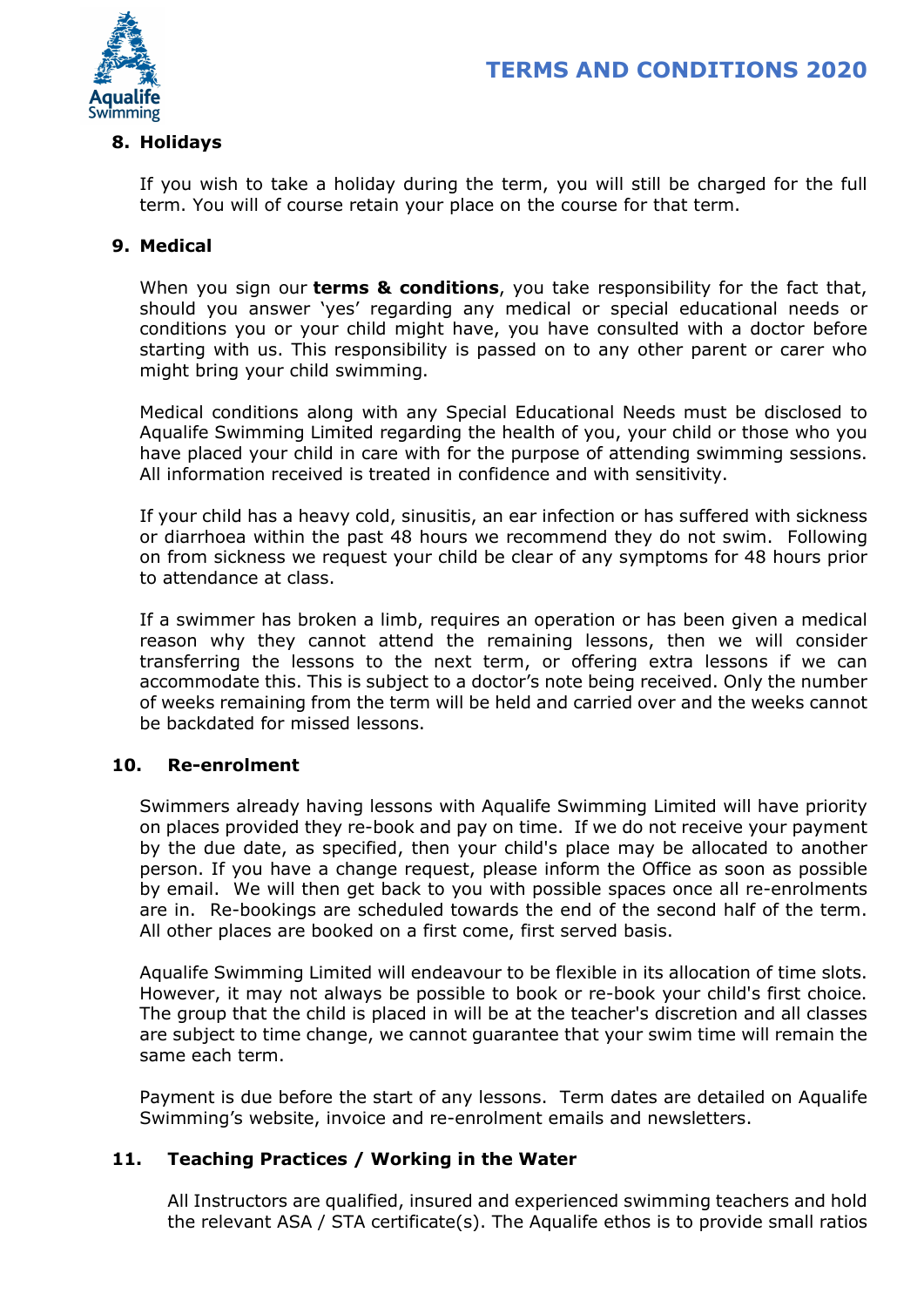

of Swimmer to Instructor, ensuring your child will receive above average attention.

Due to our holistic ethos, many of our Learn to Swim lessons are taught with an Instructor in the water who will assist swimmers with some physical contact to support and aid their learning. Aqualife Swimming Instructors strictly adhere to Child Protection Procedures, are DBS (CRB) checked and receive termly CPD updates in respect to working in the water and Safeguarding Policies.

Aqualife Swimming Limited reserves the right to replace advertised coaches or programmes where unavoidable. If an instructor is unwell or cannot attend a session, Aqualife Swimming Limited will endeavour to provide a cover teacher.

## 12. Lost Property

Aqualife Swimming Limited does not accept responsibility for any damage or loss of property or articles left on the premises (whether being worn or left in the pool/changing rooms) or within the grounds/car park of the premises. If you have any issues with lost property please do not contact the school directly, telephone or email our office (admin@aqualifeswimming.com / 07969 164138) and we will try to assist.

#### 13. Parking

All our pools are on private school property and surrounding school areas must not be accessed or trespassed on. Please make sure you are parked in the allocated parking spaces only. Please do not park on any grassed areas. Parents/guardians must supervise children at all times inside and outside the pool building and parking areas.

If the venue rules are not adhered to, Aqualife Swimming reserve the right to ask clients to leave the premises and terminate the swimming lessons without refund.

## 14. Client Responsibility

All users of the private pools are to make themselves familiar with the individual pool's rules. These are provided and are displayed at each pool. Parents/guardians are responsible for their children at all times, on poolside, in the changing area and entrance areas. They should always be under the direct supervision of an adult who is not taking part in the lesson and never be left unattended. Children running on wet surfaces can very easily slip and hurt themselves. All participants are not Aqualife Swimming Limited's responsibility until the instructor takes the register for the class. Parents should remain in the pool building when their child/ren is/are swimming. Aqualife Swimming Limited shall not be held responsible for any personal injury or fatality that may occur. Responsibility for all applications of swimming practised outside of Aqualife Swimming Limited's classes both now and in the future is borne by you and not Aqualife Swimming Limited.

#### 15. Photography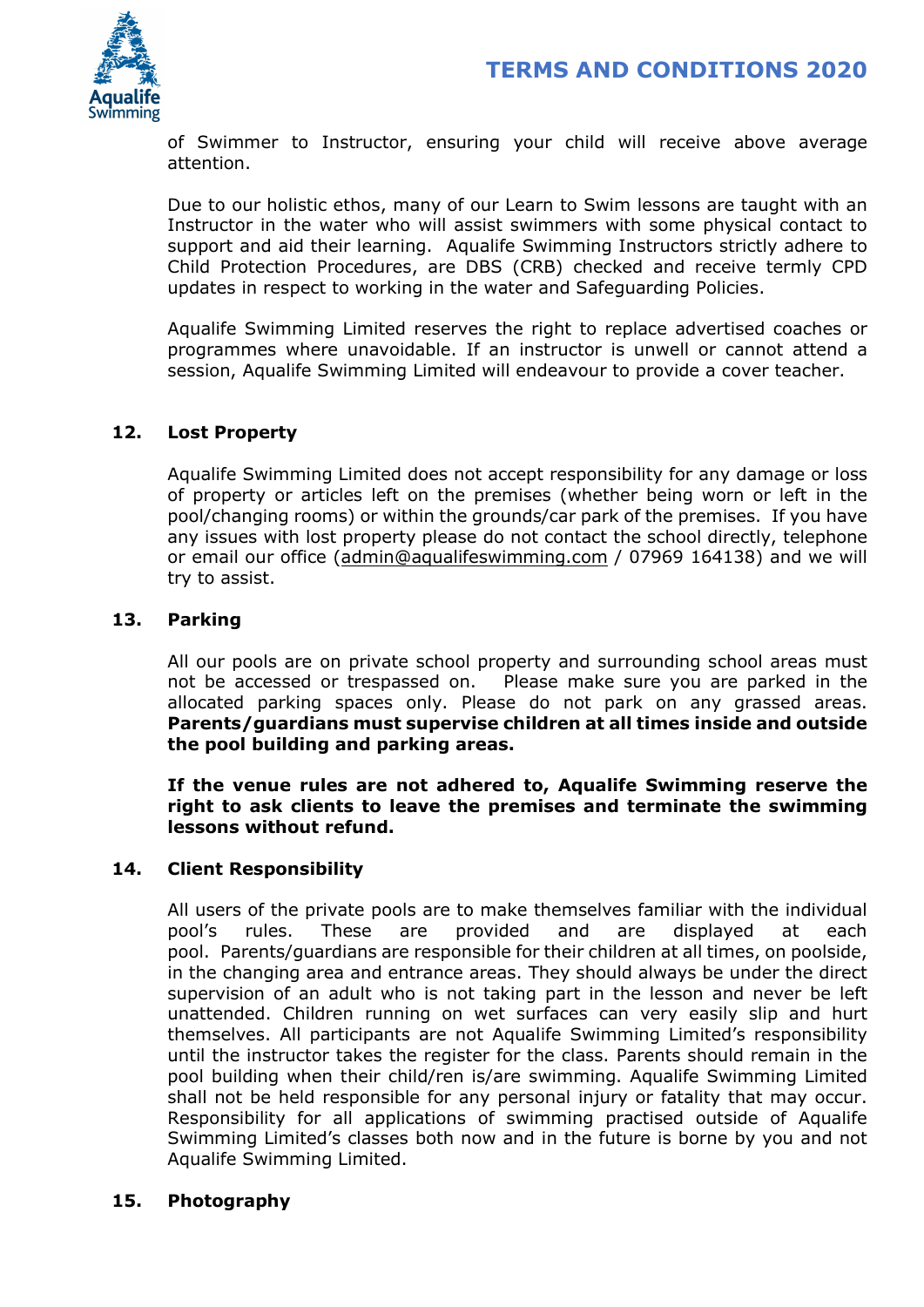

Please note that due to child protection regulations photography (including camera phones) and video filming are NOT permitted during Aqualife Swimming Limited lessons or photo sessions arranged by Aqualife Swimming Limited. All Aqualife Swimming Limited photography, logos and illustrations are the copyright of Aqualife Swimming Limited (or credited party). Any scanning or reproduction of any of the above without our written agreement will be regarded as being in breach of our copyright and dealt with accordingly. Aqualife Swimming Limited cannot be held liable for the actions of third parties and, therefore, excludes to the fullest extent possible by law, any liability arising from a breach of this section headed "Photography" by any party.

# 16. CODE OF CONDUCT

## a. Swimmers:

- Swimmers should not eat for at least one hour prior to swimming.
- Please arrive for the teaching session on time.
- Whilst you are waiting for your class, please keep poolside noise down to a minimum so that all lessons can take place in a calm and peaceful atmosphere.
- Only enter the pool (water) once your instructor has invited you to do so.
- Listen to what your instructor tells you. If you don't understand, please ask.
- The following action is seen as disorderly behaviour: running, diving, jumping, ducking, fighting, bombing, shouting and throwing items.
- If you are warned and behaviour persists you will be asked to leave.
- Swimming goggles, including those with ophthalmic prescription lenses, may be worn at the wearers own risk.
- To avoid injury the wearing of spectacles in the water by a swimmer during a session is not recommended.
- Care of spectacles is the responsibility of the parent/guardian.
- Jewellery can be a hazard and should not be worn during swimming, including earrings.
- Appropriate swimwear should be worn at all times in the swimming pool and communal changing areas.
- For parent and baby swimming, a swim nappy should be used held in place by a swimming costume or happy nappy.
- All nappies must be taken home and not left at the pool.
- During lessons parents/guardians must not interrupt or communicate with the teacher from poolside, distract the pupils or approach the poolside, unless it is a matter of health and safety, as you may endanger the safety of the pupils and other pool users.
- Please ensure a swim hat is used or long hair is tied up.

## 17. Pool Safety

In the event of any emergency the person in charge will follow the pool's emergency action plan (EAP). All swimmers and spectators will immediately stop what they are doing and wait quietly for further instructions.

Should it be necessary to clear the pool, when the instruction is given, all swimmers will move to the sides of the pool, leave the water and stand back from the side.